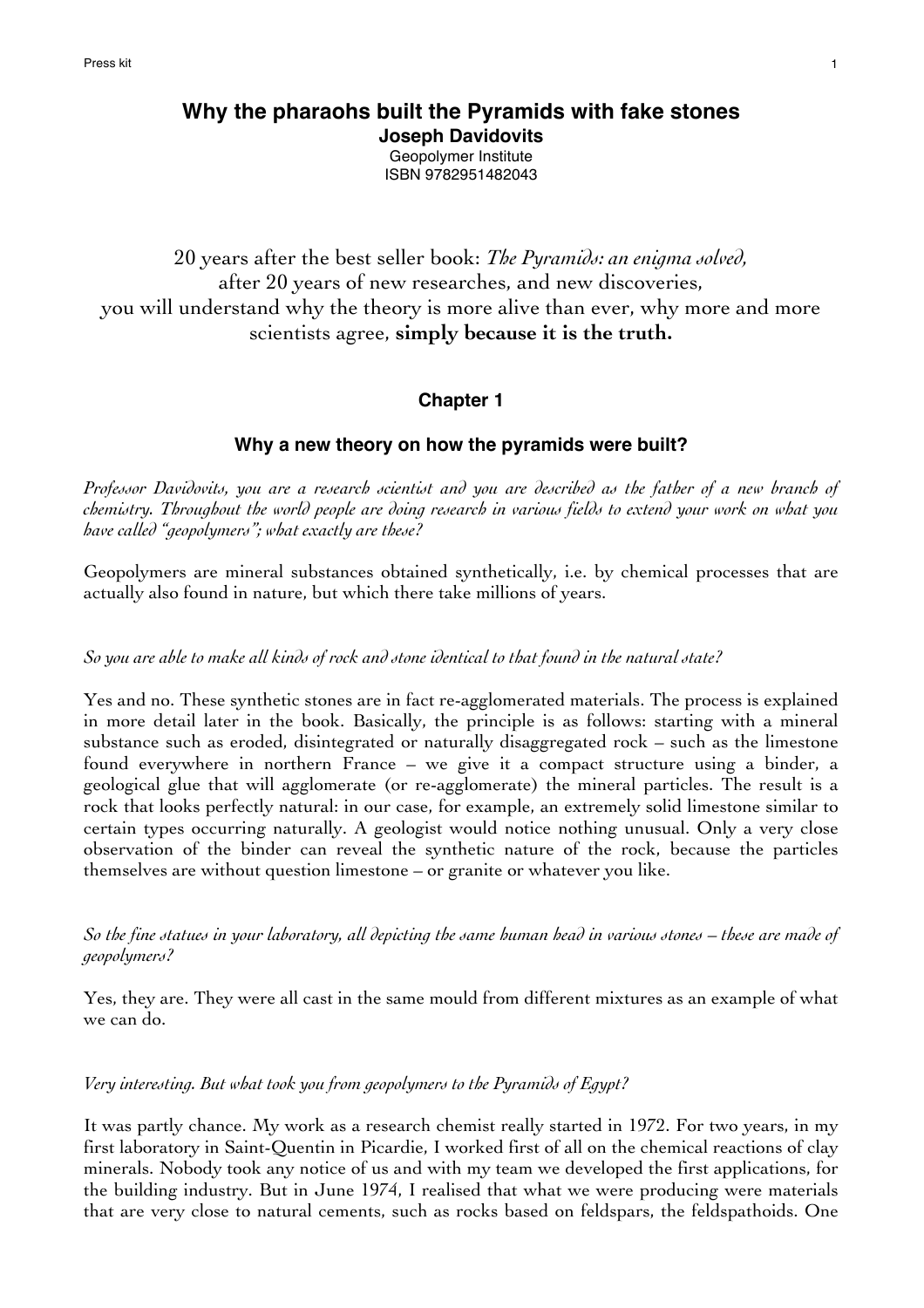day, as a joke, I asked my scientific partners at the Muséum d'Histoire Naturelle de Paris what would happen if, we buried in the ground a piece of the product that we were synthesising in the laboratory at the time, and an archaeologist were to discover it in 3000 years' time. Their answer was surprising: the archaeologist would analyse this object disinterred from the garden of a ruin in Saint-Quentin, and the analysis would reveal that the nearest natural outcrop of the stone was in Egypt in the Aswan region! It was on that day that I realised that if I did not reveal the synthetic nature of the product we had developed, it would be taken for natural stone.



Figure 1: Examples of moulding in geopolymer stones (limestone, granite, sandstone, arkose, …)

## *I see where you are going: why not surmise that this same science gave the pyramids?*

Not only the pyramids, but other megaliths from antiquity too often present us with the same puzzles: quarries that are always several dozen kilometres away, for example, posing huge transport problems; the problem of carving these enormous blocks of stone in an age when iron was still unknown. The more I think about it, the more absurd I find the idea. Superficial analyses of the stone megaliths have been made, to be sure, and up to now nobody has questioned their natural character. Searching for precise information, I went to UNESCO. There I obtained a report on the 1972 expedition to Easter Island. In this report were geological and mineralogical data on the statues. Now, in the light of my new knowledge, some of these data – on the oldest statues – strongly suggest that they were made by an agglomeration process. The most recent statues, on the other hand, were clearly carved out of volcanic rock.

## *Are you giving us the subject of your next book?*

Yes and no, because not one, but several books will have to be written. A whole series, in fact, because the information that I had gathered (we are still in 1974) was sufficient to justify in-depth studies of several sites apart from Easter Island, scattered throughout the world. The reason why I preferred to concentrate on Egypt at the time was that I had already built up a whole scenario: blocks of soft limestone extracted from quarries, when broken up with water, could give a limestone mortar easily transportable in baskets. This mortar, mixed with ingredients including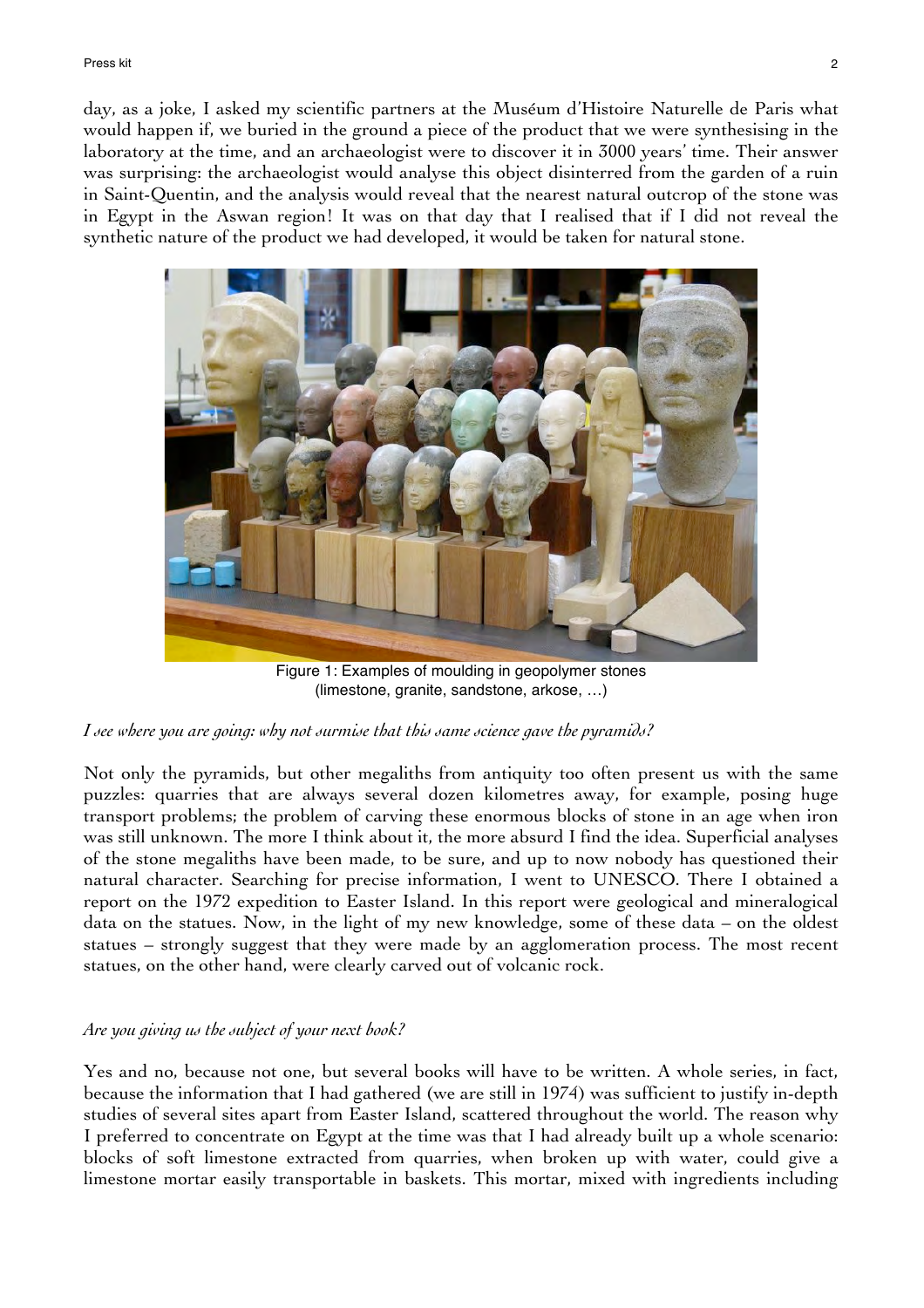Press kit and the second second second second second second second second second second second second second second second second second second second second second second second second second second second second second s

kaolin, natron salt and chalk, could be poured out and compacted into moulds just as concrete is, directly on the site of the pyramids.

*You make this operation sound quite simple to carry out.*

Absolutely!

*The idea is certainly a novel one, and appears interesting from what you say. I assume that, back in 1974, you didn't wait long to publish it.*

At that stage, I had to make my theory known so that, in return, I could come by certain information I still needed. Thus, after an article appeared in *Agence France Presse*, and was taken up by the French and foreign media, I was able four years later to publish my first book, ahead of the second International Congress of Egyptologists, in Grenoble, organised in 1979 by the CNRS. I gave two talks. In one I described the hypothesis of the technique by which Egyptian hard stone vases were made by agglomeration using binders, i.e. special cements. In the other talk, I described how the technique was applied to the pyramids, using the action of natron salt (chemically, sodium carbonate).

*Something tells me that your theories did not generate much enthusiasm.*

What exactly?

*Because otherwise they would have become well known.*

So you want to know what happened?

*Yes, I do.*

Well, during the discussion that followed, it was acknowledged that my hypothesis on the making of vases in artificial stone was feasible. The Egyptians had the necessary chemical and technical knowledge to mould them in this way (knowledge of copper, alkalis and ceramics). But transposing this alchemy to the building of the pyramids was described as inconceivable.

*So that was the start of the polemic?*

Yes, but I will not go into all that now, but will come back to it later. If you read the note at the end of this chapter you will understand the atmosphere of the time, particularly during the Toronto congress (figure 3).

*But couldn't the matter simply be decided by analysis? You said at the beginning of this interview that by studying the binder, the nature of the rock could be determined.*

The very sophisticated analyses required needed specialists and equipment that we did not have at the time.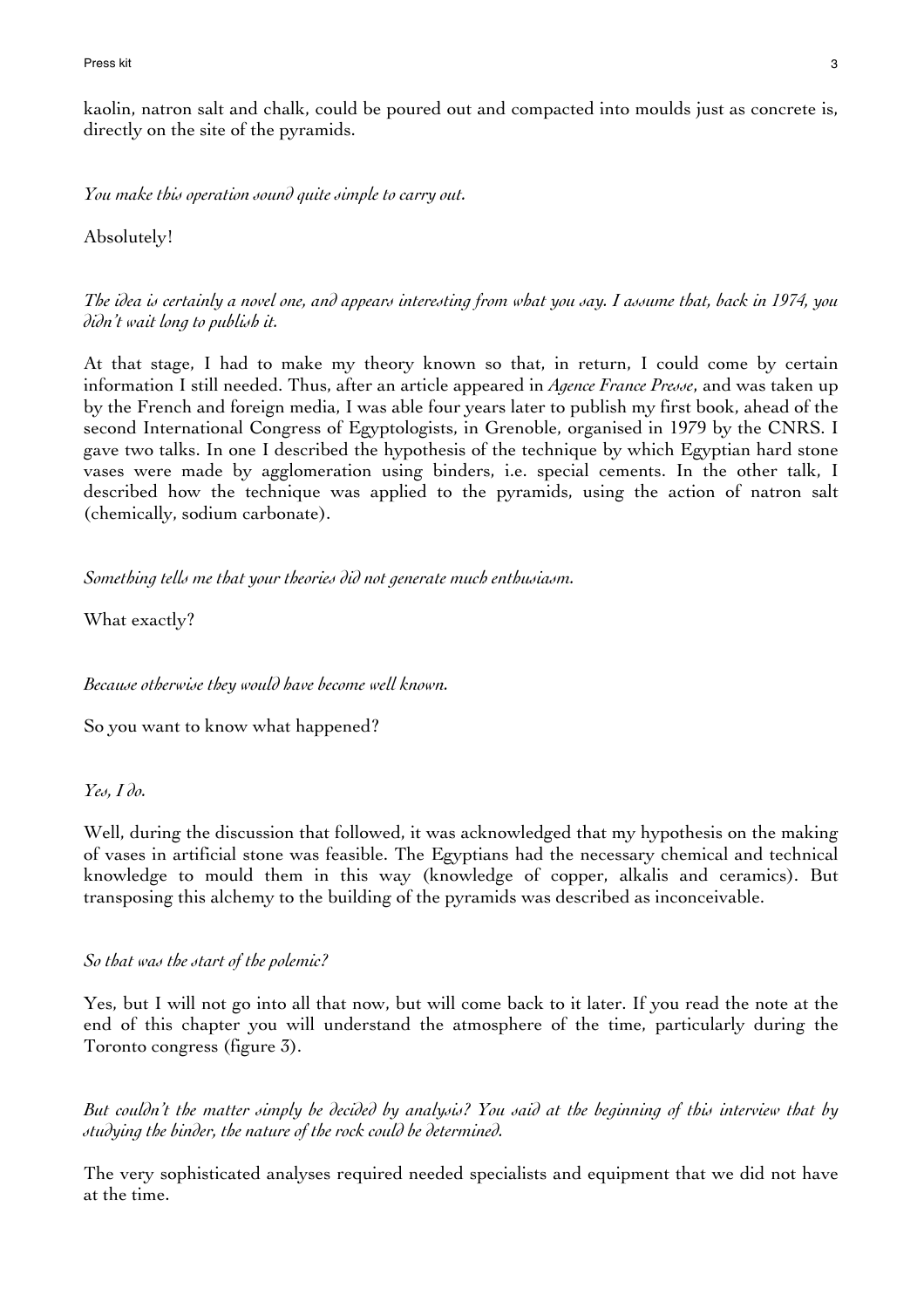#### *And today?*

The analyses were carried out not long ago by an international team.

#### *And the outcome?*

The proof is there. The samples given to me by the Egyptologist Jean-Philippe Lauer in 1982 are indeed fragments of geopolymers (see chapter 8), confirming my own X-ray analyses in 1982-84.

#### *So you're a happy man?*

Finally, it was not such a bad thing that these analyses were unfeasible twenty or thirty years ago, since, lacking any "incontrovertible proof", I was forced to venture outside my own initial field of study in order to become familiar with the equally vast field of Egyptology. And I have learned a great deal. First and foremost, I was convinced that if the pyramids had been built as I thought, there must necessarily be, among all the writings left to us by the Egyptians, some trace somewhere. I therefore had to comb through and compare many translations in many languages. And I found what I was looking for: the texts exist and are even well known among specialists. But because they failed to understand what they were transcribing, the translators were forced to use imprecise terms in translation, and sometimes the translation of a passage was completely erroneous. So I went right back to the original writings and began a linguistic investigation on a series of technical words. And you will see in the book that a similar approach was necessary to the history, the religion and even the economy; in short, everything is connected.

*If I am to understand, it appears that the implications of your discovery open up a vast field of investigation for archaeology and perhaps place a question mark over many things that we thought we knew. Did this worry your detractors?*

As far as future work is concerned, you're probably right. As for my "detractors", I don't know. As a chemist, I was considered above all as an "amateur" in the eyes of many Egyptologists and hence not to be taken seriously. And it is this "handicap" which has led me to give more and more depth to my arguments, and which has resulted today in my theory being held in regard by the scientific community, with many ready to defend it.

#### *Apart from the Pyramids, can you give us an example which shows the utilisation of this chemical science?*

Yes, and quite a spectacular one. In 1999 at the Grand Palais in Paris, there was an exhibition on the ancient Egyptian empire "*L'art égyptien au temps des pyramides*". Exhibited there were objects from the Ancient Empire (3000 to 2400 BC), such as hard stone statues (granite and gneiss). And among other remarkable objects, I noticed a vase, or as it was called in catalogue number 99 "*coupe*" resembling an ashtray (figure 2). The shape of the vase was curiously evocative of ceramic, whereas in fact, it was made in one of the hardest rocks that exist, anorthositic gneiss. It was described thus in the catalogue:

*"... the walls are astonishingly thin, and the folding of the edges is so natural that anybody not knowing that it is made of stone would believe it to be of some flexible material ..."*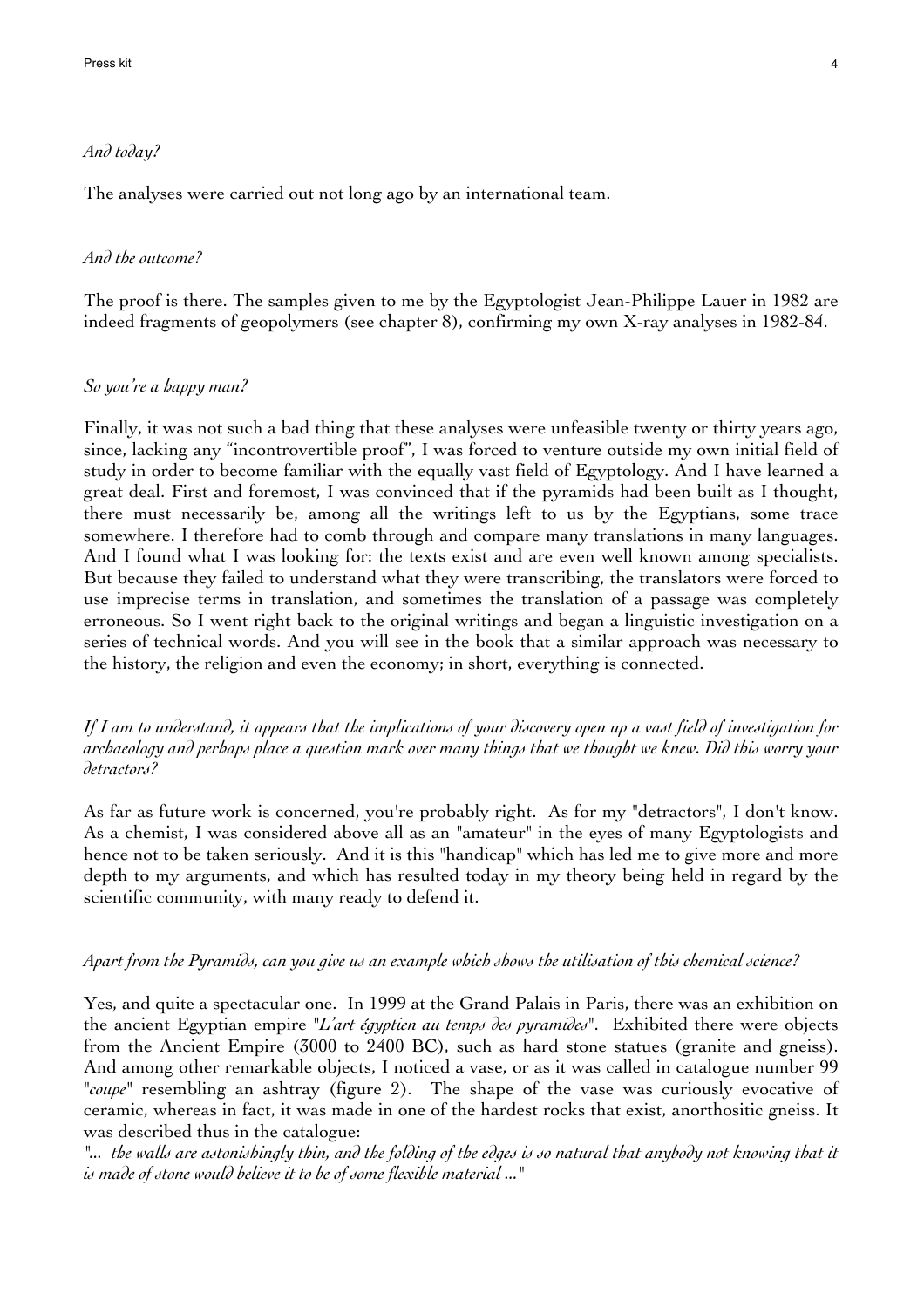With its beautifully shaped curves and its wafer thin walls, how could such a vase have been fashioned? How could such a hard and crystalline material have been worked without being broken by the sculptor's chisel? To this, the experts have no answer, and are content to suggest that the craftsmen would have worked extremely slowly and minutely, chipping away at this very hard material millimetre by millimetre for a whole lifetime. No, clearly, the craftsmen used a technique similar to that of a potter, using instead of clay a stone paste developed through chemical knowledge and worked in a similar way.



**Figure 2:** cup #99 in anorthositic gneiss, Catalogue of the exhibition: l'Art Égyptien au Temps des Pyramides, RMN 1999.



Perhaps, but we can approach things differently. Is it finally so surprising that a civilisation, that so venerated stone, the symbol of eternity (and we shall see that the act of agglomeration is indissociable from religious practice), should turn some of its energy to the observation, study and experimentation of minerals? Their knowledge did not appear from nowhere. It is the product of history, i.e. a long transmission from initiate to initiate, with discoveries, failures and technicians, one of whom, Imhotep, probably the wisest of all, is known to us. This is real science. And this science, like others, has been lost. The history of progress is not a linear history, whether scientific or not. And is it not paradoxical that our modern Western society, which has invested so much in the study of the animal and vegetable kingdoms (from which have come oil chemistry), has done so little with minerals? In other words, your perplexity stems perhaps more from our own ignorance than to the incontestable genius of the ancient Egyptians.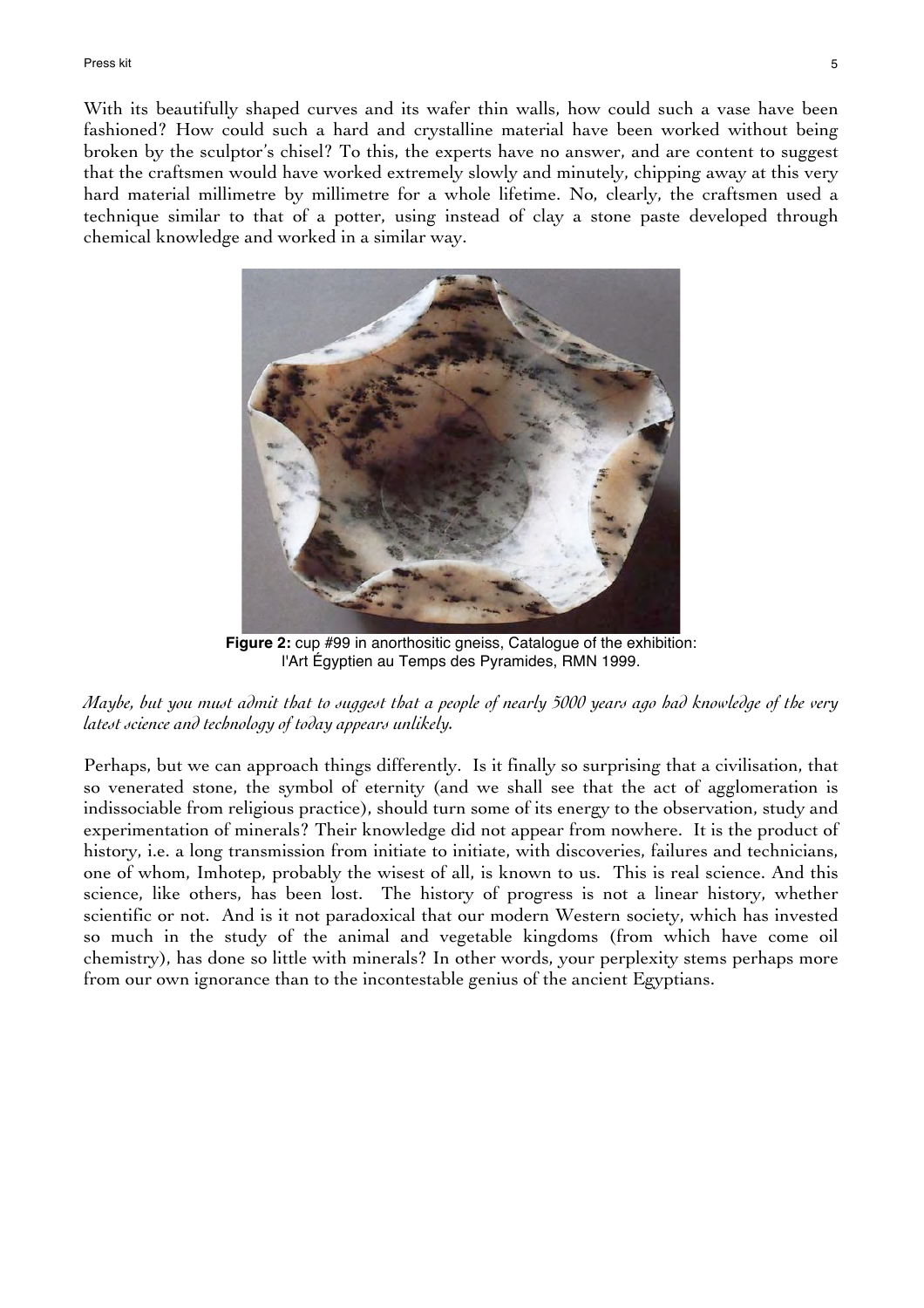**Note**

Third international conference of Egyptologists, Toronto, Canada, September 1982

The article in the newspaper, Toronto Star, on Tuesday 7 September 1982.



By John Munch and **Kelly McParland** Toronto Star

The mystery of how the Pyramids were built has entered a new and furious phase.

Touted 'as the first of the Seven Wonders of the Ancient World, the Pyramids have defied researchers trying to explain how Egyptian workers<br>were able to lug 65-ton limestone blocks to build the mammoth structures that have dotted the Nile Valley for 4,000 years.

Now two Frenchmen believe they each have the answer, they are poles apart.

Joseph Davidovits has the more bizarre theory: The Egyptians built the stone blocks on the spot from a crude variety of fossil shells. He calls the blocks a primitive type of concrete with a casing made of relatively fine shells.

Davidovits, 47, is the founder of the Geopolymer Institute, at St. Quentin, 129 kilometres (80 miles) from Paris, and freely acknowledges that he is the "enfant terrible" among researchers in the field.

Opposing his theory is Jean-Philippe Lauer, 80-year-old Dean of European Eyptologists. Ridiculous, says Lauer, of the artificial stones theory. artificial stones theory.<br>"There are many ridiculous surveys, not stupid, but impossible. Not many are serious.

#### 300 experts

Lauer, who has spent 56 years laboring over a single<br>pyramid, now believes that<br>Egyptians building the pyramid of King Zoser at Saqqara, near Cairo, built short, sharply angled ramps to lift blocks as

high as 70 metres (210 feet).<br>Davidovits and Lauer are among 300 experts attending the International Congress of Egyptology at the Skyline Hotel until Saturday. The two researchers are to present their opposing theories during lectures this week.

"I am the first person who has ever said the stones are man-made. All the analysis, all the arguments so far were based on the supposition that<br>the stones are natural," Davidovits said in an interview vesterday.

He says that researchers have disagreed on where the stones came from. Traditional<br>archeologists said they came from the far side of the Nile; geologists have pinpointed their source close to the site of the pyramids; while one team of researchers believed they came from all over Egypt.

"The principle of artificial stone obtained by agglomeration of fossil shells allows me to use all these results and to interpret them correctly,"<br>Davidovits says in his newlypublished book.

#### **Mysteries remain**

Davidovits believes that ancient Egyptians could have produced synthetic stone at temperatures as low as 80 degrees C. He has constructed his own version of a stone chipping<br>given him by Lauer. "We are<br>totally opposed in our theories. but we converse and are friendly towards one another," Davidovits says.

Lauer, officially retired from France's national research centre, scoffs at Davidovits' approach. He believes that a<br>moveable lever was placed on a ramp of about 250 metres (820 feet) in length, ahead of the limestone blocks. Ropes ran from the block to the lever, then reversed and ran past the block to workers further down the ramp. Workers could raise<br>the block by pulling downhill, rather than upwards.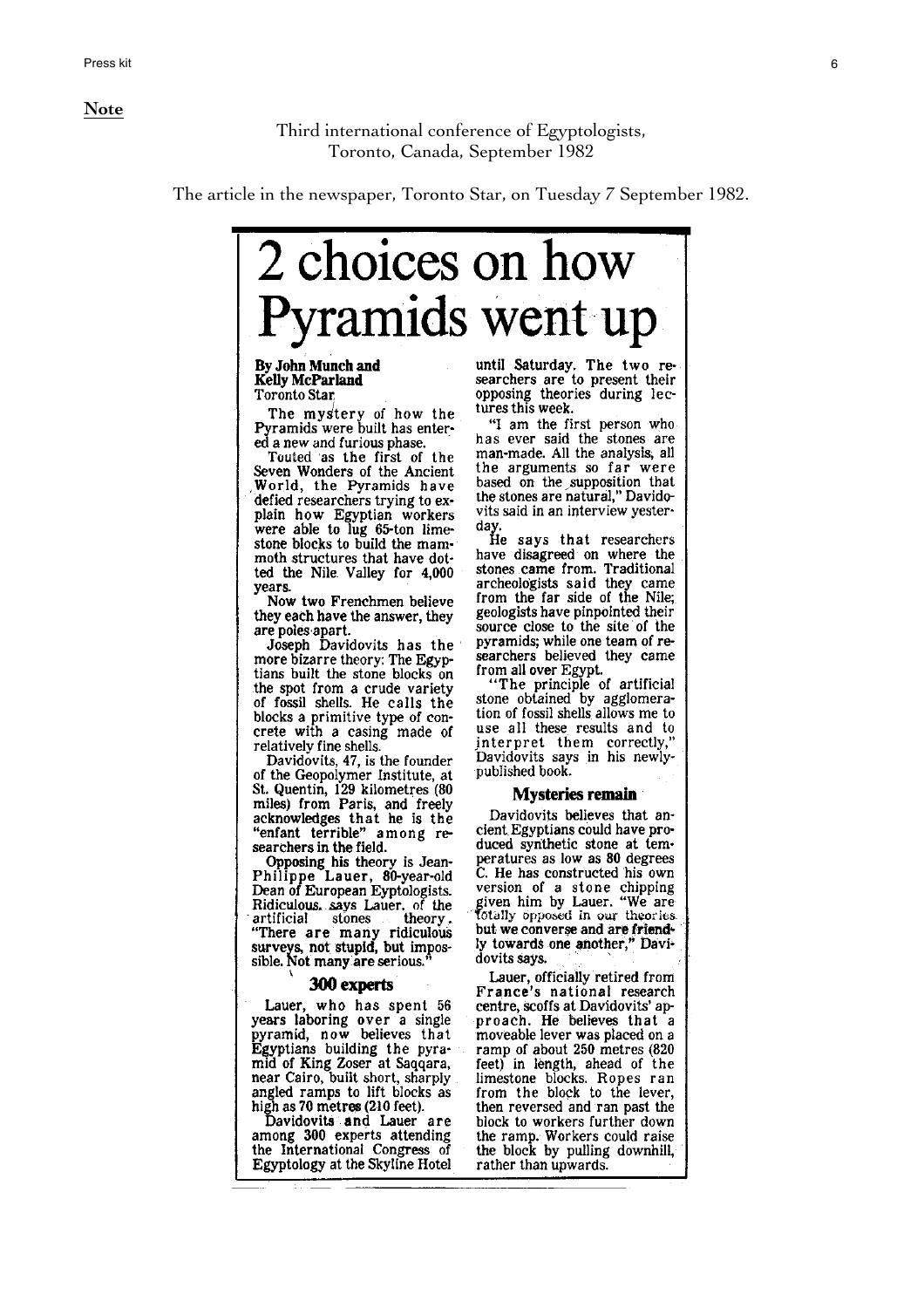## **Extended Abstract of the Theory (simplified list of arguments)**

In his books, *They built the pyramids* (2008), Professor Joseph Davidovits presented a theory on the pyramids' construction: they were built by using re-agglomerated stone (a natural limestone treated like a concrete and then moulded), and not by using enormous blocks, carved and hoisted on ramps. Initially published in New York in 1988 under the title *The pyramids: an enigma solved*, this thesis has recently been released in several books with an important update of facts missing in the first American edition.

The theory is based on scientific analysis, archaeological elements and hieroglyphic texts as well as religious and historical aspects. Contrary to other theories that only seek a technical explanation for the Giza Plateau pyramids, and often looking only at Kheops itself and ignoring the others, his theory encompasses the building of **all** the pyramids of Egypt for 250 years, from the first of Zoser to those in crude bricks.

## **Theory**

#### **1. The formula and materials used:**

The most important material is limestone. Analysis done by the German geochemist D.D. Klemm [1] showed that 97 to 100% of the blocks come from the soft and argillaceous limestone layer located in the Wadi, downwards the Giza Plateau. According to the Egyptologist Mr. Lehner [2], the Egyptians used a soft and crumbly limestone, **unusable for hewn stones**. The workmen did not choose the hard and dense limestone located near the pyramids, with rare exceptions for later restorations. The geologist L. Gauri [3] showed that this limestone is fragile, because it includes clay-like materials (in particular kaolinite clay) sensitive to water which explains the extreme softness of the Sphinx body, whereas its head, cut in the hard and dense geological layer, resisted 4000 years of erosion.

This soft argillaceous limestone, too fragile to be a hewn stone, is well adapted to agglomeration. Moreover, it naturally contains reactive geopolymeric ingredients, like kaolinitic clay, essential to manufacture the geological glue (a binder) and to ensure the geosynthesis.

It was not required *to crush* this stone, because it *disaggregates easily* with the Nile water during floods (the Wadi is filled with water at this time) to form a limestone mud. To this mud, they added reactive geological materials (*mafkat*, a hydrated alumina and copper silicate, overexploited at the time of Kheops in the Sinai mines) [4], *Egyptian natron* salt (sodium carbonate, massively present in Wadi Natrum), and *lime* coming from plants and wood ashes [5]. They carried this limestone mud in baskets, poured it, then packed it in moulds (made out of wood, stone, crude brick), directly on the building site. The method is identical to the pisé technique, still in use today.

This limestone, re-agglomerated by geochemical reaction, naturally hardens to form resistant blocks. The blocks thus consist of 90 to 95% of natural limestone aggregates with its fossil shells, and from 5 to 10% of geological glue (a cement known as "geopolymeric" binder) based on aluminosilicates.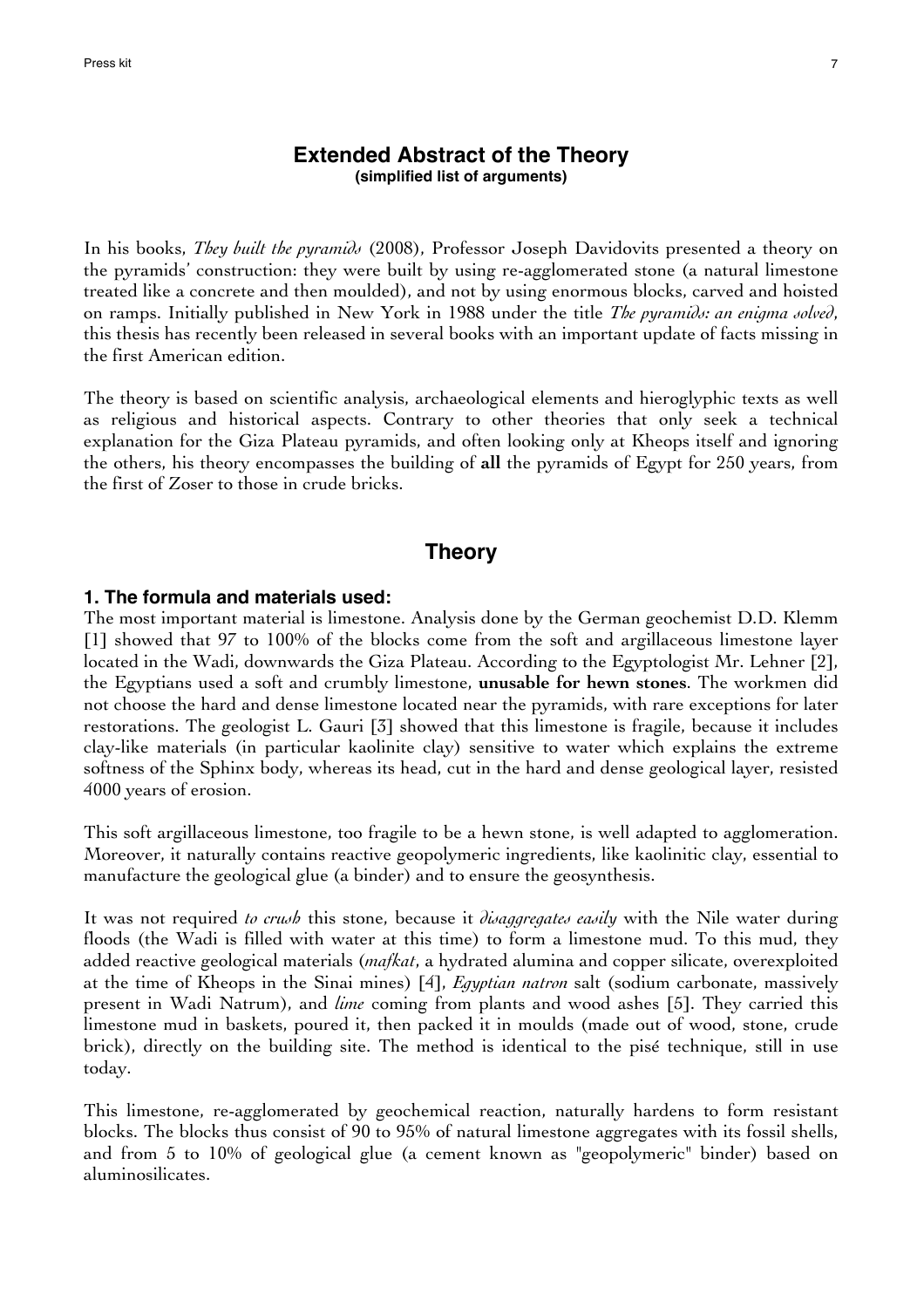## **2. Why do geologists see nothing?**

This is due to the geological glue, which, though artificial, is seen by the geologists either as an impurity, and therefore useless to study, or as a natural binder. At best, the analysis tools and the working methods of geologists consider the glue as a perfectly natural "micritic binder". Joseph Davidovits manufactured an artificial limestone containing 15% of synthetic binder, and submitted it to geologists who, on studying it, suspected nothing [6].

A geologist not informed of geopolymer chemistry will assert with good faith that the stones are natural.

#### **3. The chemical formula:**

The geosynthesis aims to react the kaolinite clay (naturally included in the Giza limestone) with caustic soda (see chemical formula 1). To manufacture this caustic soda, they use Egyptian natron (sodium carbonate) and lime (coming from plant ashes) (see chemical formula 2). Then, they get soda which will react with clay.

But the most interesting point is that this chemical reaction creates pure limestone as well as hydrosodalite (a mineral of the feldspathoids or zeolites family). [6]

Chemical reaction1:  $Si_2O_5$ ,Al<sub>2</sub>(OH)<sub>4</sub> + 2NaOH = > Na<sub>2</sub>O.2SiO<sub>2</sub>Al<sub>2</sub>O<sub>3</sub>.nH<sub>2</sub>O kaolinite clay + soda = > hydrosodalite

Chemical reaction 2:

 $\text{Na}_2\text{CO}_3 + \text{Ca}(\text{OH})_2 = 2\text{NaOH} + \text{CaCO}_3$ 

Sodium carbonate (Egyptian natron) + lime =  $>$  soda + limestone

Summary of the re-agglomerated stone binder chemical formula: clay + natron + lime = > feldspathoids + limestone (**i.e. a natural stone**)

The re-agglomerated stone binder is the result of a geosynthesis (a geopolymer), which creates two natural minerals: limestone and hydrated feldspar (feldspathoids). **We understand why the geologists can easily be misled.**

## **4. Scientific analysis:**

The analysis methods used today by geologists are not relevant. To show the artificial nature of the material, they need to work with more powerful methods (analysis by synchrotron, transmission and electronic scan microscopy SEM TEM, Nuclear Magnetic Resonance, Particle Induced Gamma-Ray Emission, Particle Induced X-Ray Emission, X-ray fluorescence, X-ray Diffraction). These tools are seldom used in this situation. Studies have been made, and all show that **the pyramid stones are artificial**. [7]

We can quote the following scientific papers:

**\*** Paleomagnetic investigation of the Great Egyptian Pyramids, Igor Túnyi and Ibrahim A. Elhemaly, Europhysics News 2012, 43/6, 28-31.

**\*** Were the casing stones of Senefru's Bent Pyramid in Dahshour cast or carved? Multinuclear NMR evidence, Kenneth J. D. MacKenzie, M. E. Smith, A. Wong, J. V. Hanna, B. Barryand M. W. Barsoum, Mater. Lett., 2011, 65, 350.

**\*** Microstructural Evidence of Reconstituted Limestone Blocks in the Great Pyramids of Egypt, Barsoum M.W., Ganguly A. and Hug G., J. Am. Ceram. Soc. 89[12], 3788-3796, 2006.

**\*** The Enigma of the Construction of the Giza Pyramids Solved?, Scientific British Laboratory, Daresbury, SRS Synchrotron Radiation Source, 2004.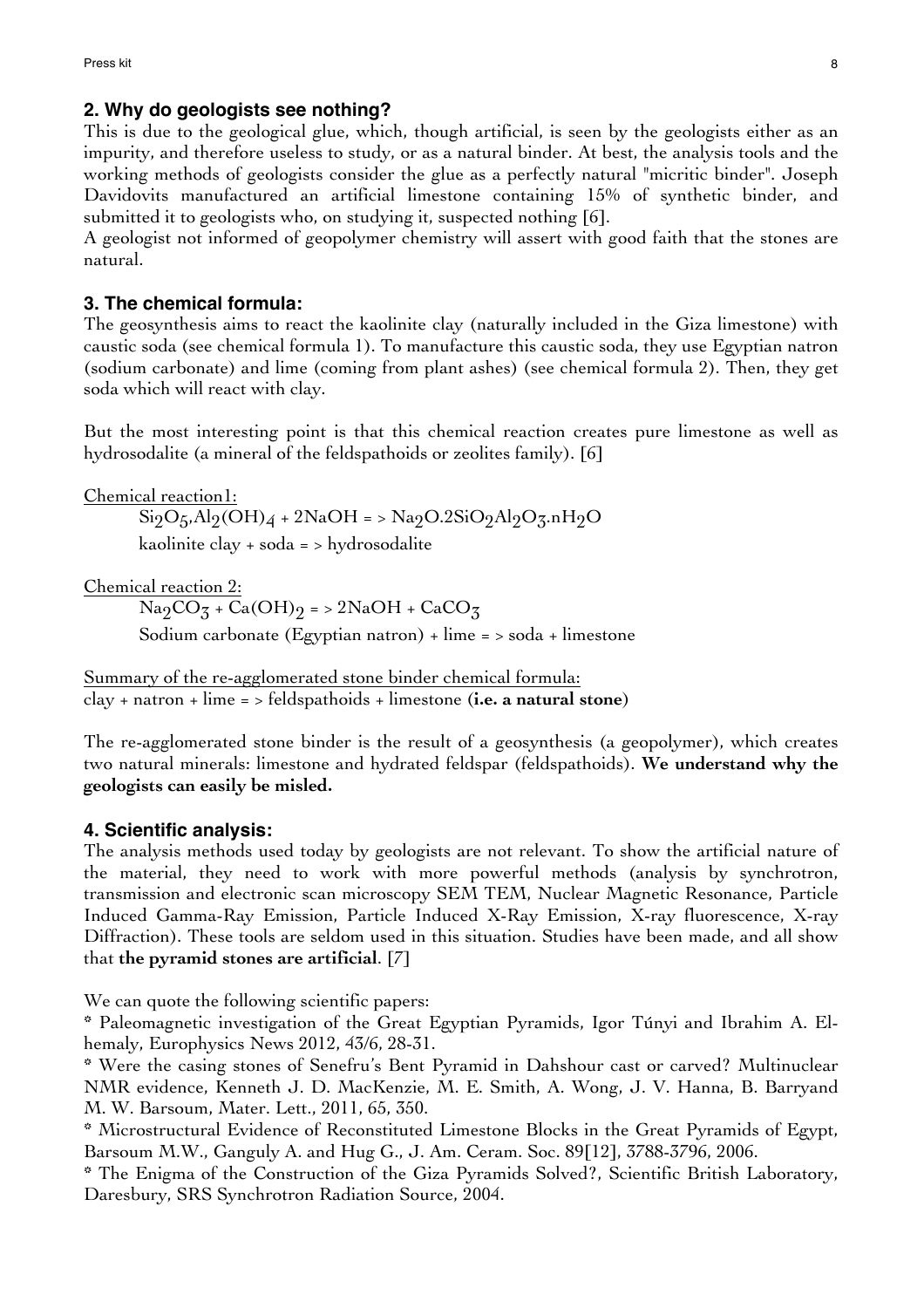**\*** PIXE, PIGE and NMR study of the masonry of the pyramid of Cheops at Giza, Guy Demortier, NUCLEAR INSTRUMENTS and METHODS in PHYSICS RESEARCH B, B 226, 98 - 109 (2004).

**\*** X-Rays Analysis and X-Rays Diffraction of casing stones from the pyramids of Egypt, and the limestone of the associated quarries., Davidovits J., Science in Egyptology; A.R. David ed.; 1986; Proceedings of the "Science in Egyptology Symposia"; Manchester University Press, UK; pp.511-520.

**\*** Differential thermal analysis (DTA) detection of intra-ceramic geopolymeric setting In archaeological ceramics and mortars., Davidovits J.; Courtois L., 21st Archaeometry Symposium; Brookhaven Nat. Lab., N.Y.; 1981; Abstracts P. 22.

**\*** How Not to Analyze Pyramid Stone, Morris, M. JOURNAL OF GEOLOGICAL EDUCATION, VOL. 41, P. 364-369 (1993).

\* Comment a-t-on construit les Pyramides: polémique chez les Égyptologues, HISTORIA Magazine, Paris, No 674, fév. 2003, dossier pp. 54-79 (2003).

# **The Archaeological Evidence**

#### **1. The hieroglyphic texts:**

We know the Egypt of the Pharaohs quite well, thanks to its numerous steles, frescos and papyrus describing all kinds of religious, scientific, technical knowledge, the craft industry, agriculture, medicine, astronomy, and so on. However, there is not a single hieroglyphic document revealing the pyramids' construction with carved stones, ramps, and wooden sledges. On the contrary, we find many texts showing that the ancient Egyptians had the knowledge of man-made stones:

**The Famine Stele** is engraved on a rock at Sehel island, close to Elephantine. It stages the god Khnum, Pharaoh Zoser and his architect Imhotep, builder of the first pyramid at Saqqarah. This inscription contains 650 hieroglyphs depicting either rocks and minerals, or their transformation processes. In column 12, we read: "*With these products (mineral) they built (...) the royal tomb (the pyramid*)". In columns 18 to 20, the god Khnum gives to Zoser a list of minerals needed in the construction of these sacred monuments. This list does not mention the traditional hard and compact construction stones like limestone (ainr-hedj), monumental sandstone (ainr-rwdt) or Aswan granite (mat). By studying this text, we notice that we cannot build a pyramid or a temple with simple minerals, except if they are used to manufacture the binder of a re-agglomerated stone. [8]

**The Irtysen stele (C14) at the Louvre Museum** is an autobiography of the sculptor Irtysen under one of the Mentouhotep Pharaohs, eleventh dynasty (2000 B.C.). It explains the method of manufacturing synthetic stone statues (with "cast stone"). [9]

**The Ti fresco**, fifth dynasty (2450 front. J.-C.), illustrates the sculptors work on a wooden statue, the manufacturing of a stone statue and mixtures in vases. This fresco perfectly shows the difference between carving a statue (here in wood with hieroglyphic signs depicting the operation of carving), the fashioning of a statue (made out of synthetic stone with hieroglyphic signs representing the action "to synthesize", "man-made"), and mixing caustic chemicals in ceramic vases to work on this statue. [10]

#### **2. The invention of re-agglomerated stone: growth and decline of a technology**

Before the first pyramid built out of stone, the ancient Egyptians constructed very imposing crude brick monuments. We find large funerary temple enclosures of the second dynasty, like the Khasekhemwy one (2,730 B.C.). Its massive wall is of crude clay bricks, therefore in a moulded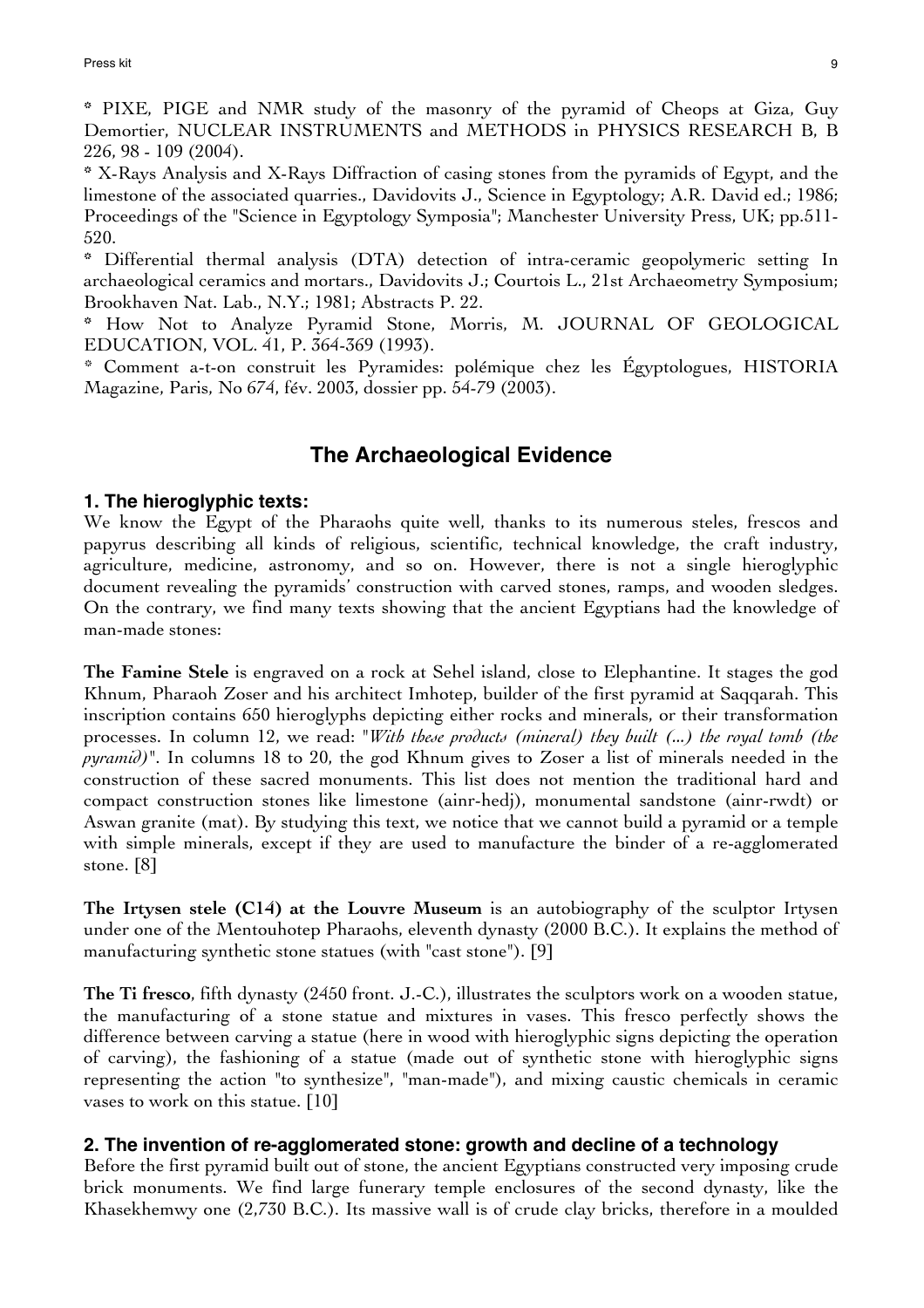material. It is generally agreed, since these bricks were worked in moulds, that their dimension must be uniform. However, this is wrong. Despite having been manufactured in moulds, the clay bricks are of approximately 5 different sizes, implying the use of several patterns. **We find these differences in proportions in all pyramids.** This heterogeneity gives the monuments the ability to resist earthquakes by avoiding the amplification of seismic waves.

20 years later, Zoser ordered Imhotep to build him a stone monument for eternity. **The scribe Imhotep is the inventor of re-agglomerated stone** (2,650 B.C.) and **the architect of the first pyramid of Egypt**. Instead of using crude bricks, he simply replaced the clay with a reagglomerated limestone and kept the same method of moulding bricks. This is why the first pyramid is made in small bricks, which become bigger in dimension as the invention is better mastered. The bricks are manufactured where the stones are extracted, in the Wadi (at the east of the complex [11]) at the Nile flooding period, then carried and placed on the pyramid under construction.

Its invention, inherited from pisé and crude brick, improves with time during the pyramids' construction at the third and fourth dynasties. Starting from the small limestone bricks at Saqqarah, the stone dimensions increase gradually. For the Meidoum and Bent pyramids, the blocks are produced in the vicinity and are moved up to the pyramid. There is always a Wadi nearby to easily disaggregate limestone with water and to prepare the mixture at the Nile flooding time.

From Sneferu's red pyramid in Dashur, the blocks are manufactured on the spot, because the dimensions are now too large for them to be transported.

In Giza, some stones (in particular those at the Khefren temple) weigh more than 30 tons. How would they have simply carved them with soft copper tools, without wheels or pulleys?

According to Guy Demortier [12], re-agglomerating stones on the spot greatly simplifies the logistic problems. Instead of 25,000 to 100,000 workmen necessary for carving [13], he deduces that the site occupancy never exceeded 2,300 people, which confirms what the Egyptologist Mr. Lehner discovered with his excavations of the workmen's village at Giza.

The decline of the agglomerated stone technology appears with the pyramid of Mykerinos, which represents only 7% in volume of Kheops. Why is this pyramid suddenly so small? This decline would have been caused by a sudden reduction in reactive mineral resources, like the exhaustion of the principal Sinai mines at the end of the fourth dynasty. Expeditions of B. Rothenberg [4] showed that they had extracted enormous quantities of *turquoises* and *chrysocollas* (called *mafkat* in Egyptian), quantities so large as to rule out their use in jewellery and decoration, as confirmed by the Egyptologist Sydney Aufrère [14].

The decline would also result from an ecological and agricultural disaster radically limiting the production of lime coming from plant ashes burned for this purpose. If we burn more than what we can produce or renew, a famine or an ecological disaster can occur. Analyzed by D.D. Klemm [15], lime, present in mortars of the third and fourth dynasties, disappears in mortars of the fifth and sixth dynasties. Indeed, the succeeding pyramids, and in particular that of Userkaf, first king of the fifth dynasty, is ridiculously small compared to Mykerinos. In the beginning, they were covered by a limestone coating which hid the bulk of natural blocks, badly worked out. This pyramid is only an uneven stone assembly covering a funerary room made, this time, out of reagglomerated stone and protected by enormous beams of several dozen tons. Only the core of this pyramid was carefully manufactured, the remainder being botched, because the reactive materials were rare. Thus, we are **in the presence of a very different system, which cannot be explained**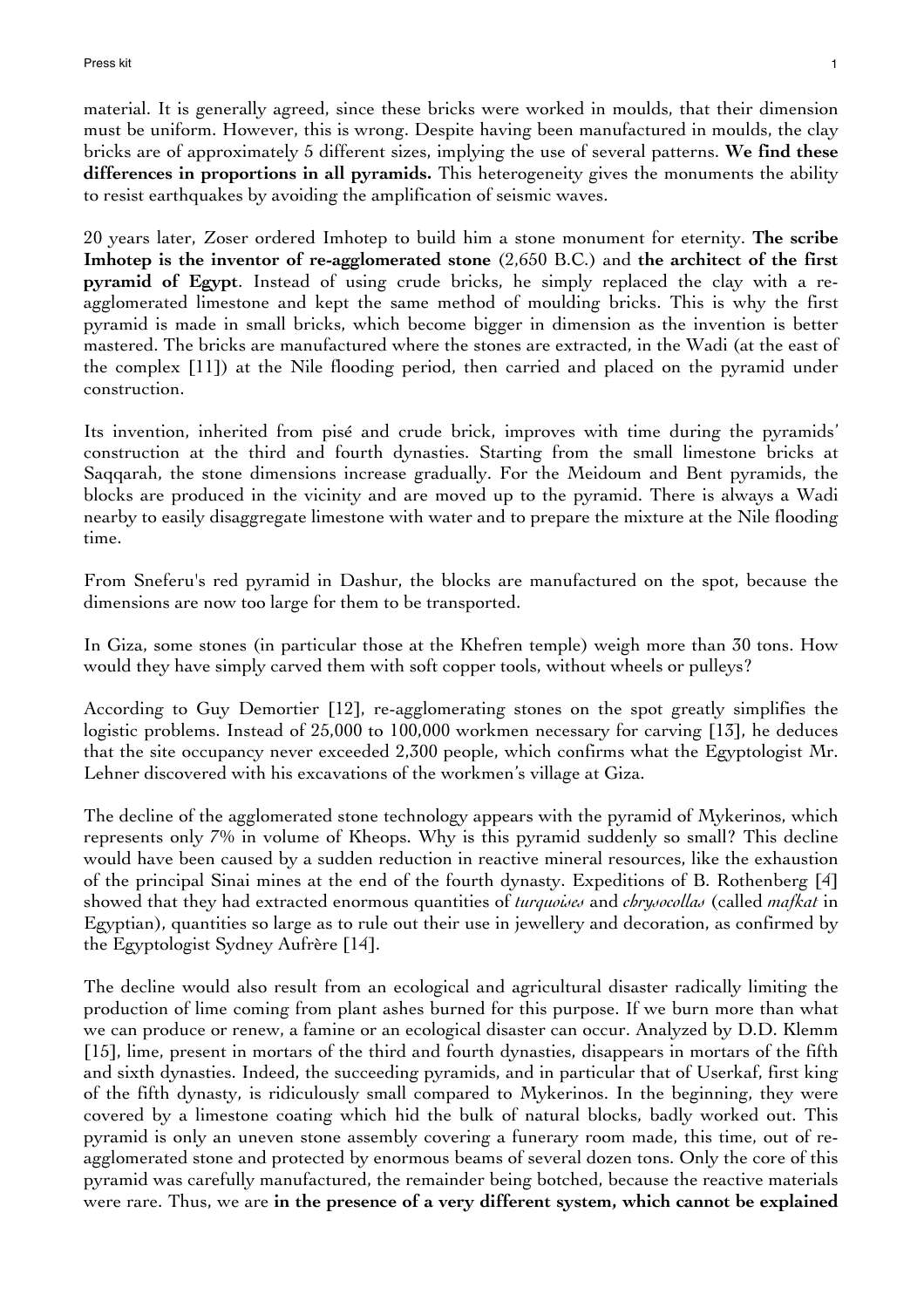**by carving stone**. If the pyramids of Giza had been hewn, how can such a drop in architectural quality be explained, while stone is an abundant material? Carving would have resulted in a construction quality equivalent to those of Giza, even with pyramids more reasonable in height, but this is not the case.

With respect to a resource impoverishment, starting from the twelfth dynasty (1,990-1,780 B.C.), Pharaoh Amenemhat I and his successors built **crude brick pyramids**. But here also, only the funerary room is built, with great care, out of re-agglomerated stone. However, the Egyptians did not choose to carve stone for the body of the pyramids, preferring crude bricks, even though they had harder and more efficient bronze tools had they wished to use them.

We note, then, that the technology of re-agglomerated stone, after a formidable rise, a perfect mastery of the process, an intense exploitation of its resources, went on to an extremely rapid architectural decline. A mining exhaustion of the chemical reagent resources, and an ecological and agricultural disaster explain this decline. [16] [17]

#### **3. Religious context:**

Why did they maintain this need to build out of agglomerated stone or to preserve the agglomeration system, while they could carve stone?

For ancient Egyptians, stone had *a sacred quality*, used only for religious purposes, that prohibited its use for secular buildings (built rather out of crude bricks, clay and wood, never out of stone). It is only under the Ptolemys, 2,000 years after the pyramids, that stone became a trivial building material. The reasons for this distinction come from religion.

Egyptian civilization lasted more than 3,000 years and, contrary to what the general public thinks, it was not homogeneous. Thus, there are **2 geneses explaining the creation of the World**; two distinct gods claim the creation of the World and man: **Khnum** and **Amon**.

The god Khnum was worshipped during the Old and Middle Kingdoms (3,000 to 1,800 B.C.). He is depicted as a man with a ram's head and horizontal horns. He personalizes the nutritious Nile, and at Elephantine, Thebes, Heracleopolis, Memphis, he is the god of creation. In the act of creation, he "**kneads**" humanity on his potter's wheel with the Nile silt and other minerals (*mafkat*, *natron)* as in the Biblical and Koranic genesis. This does not give an unspecified clay, but a stone called "ka", i.e. the soul that is not spirit, but eternal stone. Khnum and all the divine incarnations of Râ appear by the act of manufacturing stone. His hieroglyphic sign is a hard stone vase like those of the Nagadean era (3,500 to 3,000 B.C.). Thus, under the Old Kingdom, the purpose of the agglomeration act was to reproduce the divine intervention at the time of the creation of the World and the human soul.

For the two main Pharaohs of the Old Kingdom, Zoser and Kheops, the relationship with Khnum is proven by archaeological discoveries (cf. the Famine Stele). Also, the true name of Kheops is *Khnum-Khufu* (may the god Khnum protect Kheops). **Would Kheops have attached his name to an inferior god?** No, Khnum is a major god. It is simply the perception of the Egyptian Pantheon which is not correct.

Amon is the second god of creation. In the beginning, he was only an average god. He became a dynastic god in the twelfth dynasty (1,800 B.C.), but he was not yet the god of creation, this role still being the privilege of Khnum. Then, he became the "king of the gods" and the priests gave him the ability to create the world. In the genesis myth, Amon is identified as a sacred mountain and he "**carves**" each human being in a part of himself, i.e. in this sacred mountain. Amon and all the divine incarnations of Amon-Râ appear by the act of carving stone, and are at the origin of the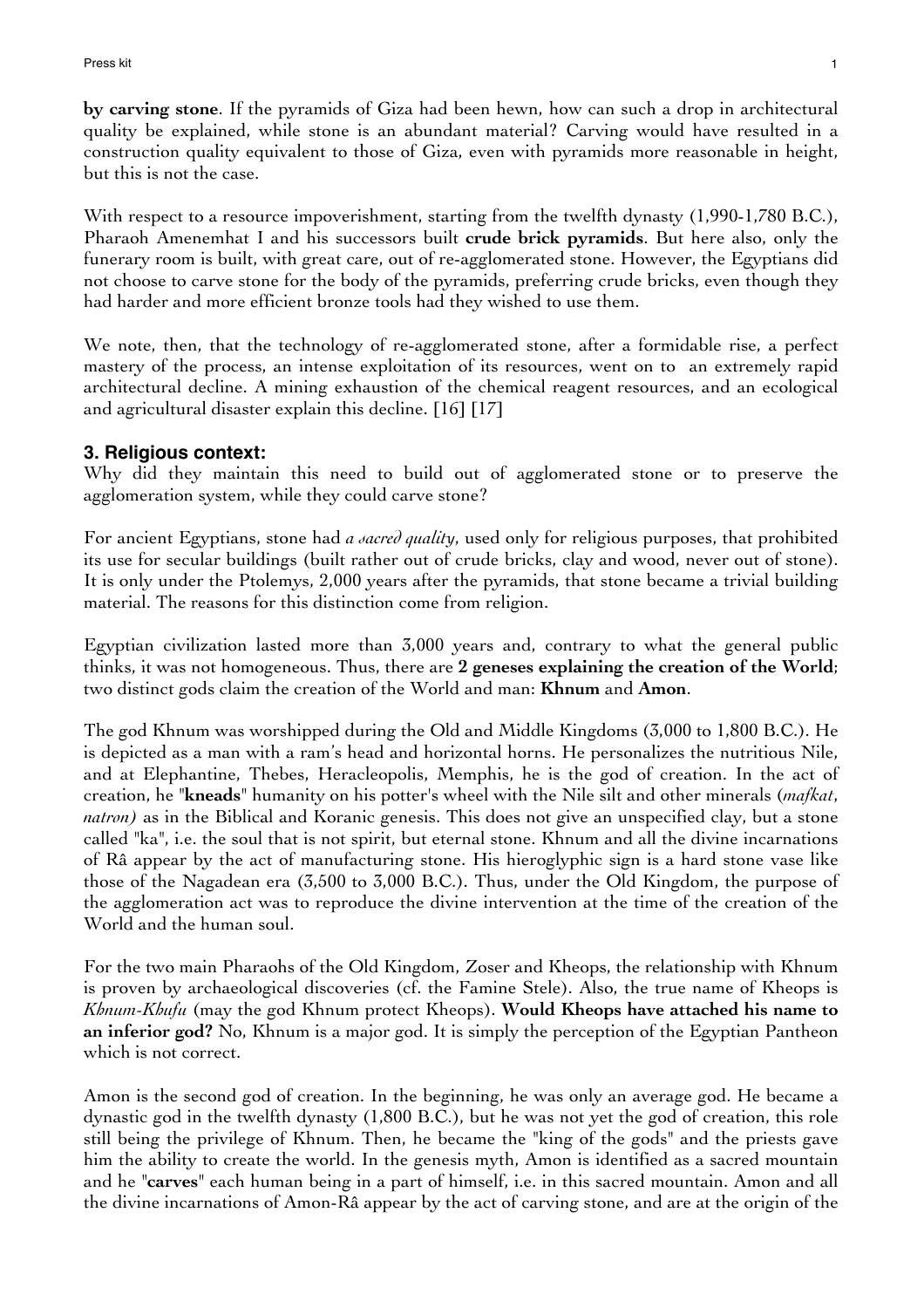New Kingdom monuments, like those of Ramses II, 1,300 years after the pyramids.

Thus, we understand why the tombs were no longer under pyramids, symbols of agglomeration, but under a sacred mountain, the Valley of the Kings, symbol of Amon. In the same way, the temples are built out of stone hewn with great care and the obelisks are called "Amon's fingers". During the Old Kingdom, where the name of Khnum ("the one who binds") is in the complete name of Kheops (Khnum-Khufu), the name of Amon ("the one who is hidden") is found in the New Kingdom Pharaohs' names like Amenhotep.

# **Arguments against the carving theory**

Here are arguments presented by the partisans of carving to show that this technique was in use at the pyramids' time. However, these evidences are anachronous; they date from the Middle to the New Kingdom, in times when the stone was hewn, and not from the Old Kingdom, the time of the pyramids.

The extraction of blocks would have been possible by means of wooden dowels that, once in place, were wetted to cleave the stone. However, D.D. Klemm shows that the Romans only used this primitive technique very late on. Each period left distinct patterns of cut traces in quarries, thus making it possible to date them, except at the time of the pyramids, when no trace remains. [18]

The bas-relief of Djehutihotep illustrates the transport of a colossal statue on a sledge [19]. In the same way, R. Stadelman discovered that Amenemhat II workmen had stolen stones on sledges from the Sneferu pyramid, used as a vulgar quarry. These two events took place under the twelfth dynasty (1,800 B.C.), that is **700 years after the construction of the pyramids**.

The Tura stele depicts a stone block dragged on a sledge by oxen [20]. It does not constitute a proof because once again, it goes back to approximately **1,000 years after the construction of the pyramids**.

The Rekhmire fresco presents the work of masons setting up blocks with bronze tools. But these new tools were unknown to pyramid builders **1,300 years ago**.

Any ramps would have been made out of crude clay bricks, several kilometres in length (in straight or spiral lines, with the attendant problem of turning corners), representing a considerable amount of material. Each team would have sprinkled the ground with water to ease the motion of the sledge. But the action of water would have transformed the ramp into a soapy and very slippery path. After several teams had passed by, it **would have been transformed into mud where sledges and hauler would be stuck!**

There is **no official theory of carving, hauling blocks on sledges and ramps.** There are approximately **twenty or so that propose various solutions**. These theories are not based on hieroglyphic texts, do not match the technology found on archaeological sites, and do not take into account the historical and religious environment. These theories are essentially focused on the pyramid of Kheops, the most remarkable one, but not on the pyramids that precede or follow it, and even less on those made out of crude brick.

## **Notes and references**

[1] Klemm, Steine und Steinbrüche in Alten Ägypten, Springer Verlag Berlin Heidelberg, 1993.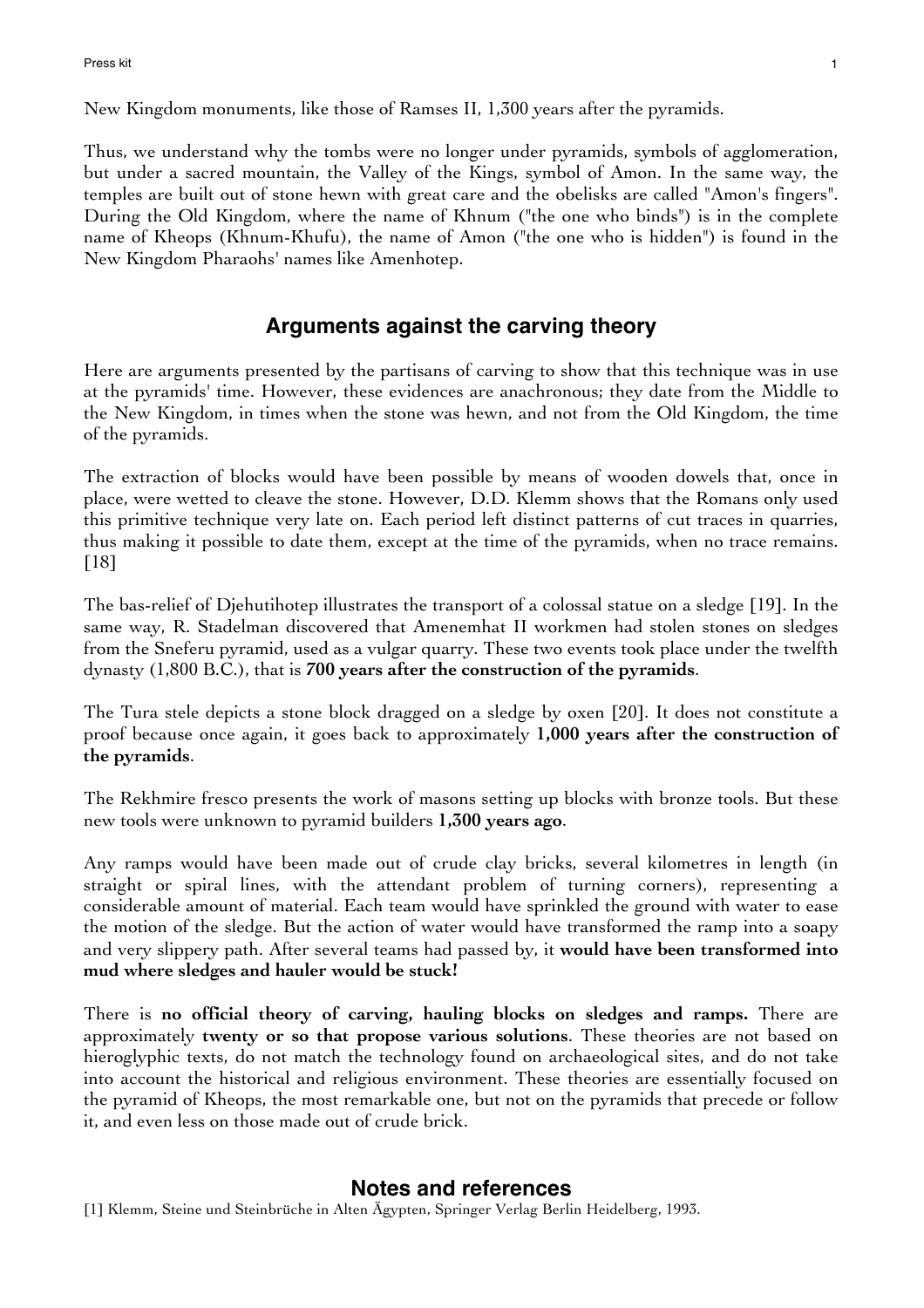[2] M. Lehner, The Development of the Giza Necropolis: The Khufu project, Mitteilungun des Deutschen Institutes, Abteilung Kairo, 41, p. 149, 1985.

[3] L. Gauri, Geological study of the Sphinx, Newsletter American Research Center in Egypt, No 127, pp. 24-43, 1984.

[4] B. Rothenberg, Sinai exploration 1967-1972, Bulletin, Museum Haaretz Tel Aviv, 1972, p. 35

[5] J. Davidovits, Ils ont bâti les pyramides, éd. J-C Godefroy, Paris, 2002, pp. 161-162, 307-311

[6] J. Davidovits, La nouvelle histoire des pyramides, éd. J-C Godefroy, Paris, 2004, pp. 57-58 et 72

[7] See ref. [5] and [6] for comprehensive bibliographics notes and debates with geologists.

[8] Pyramid Man-Made Stone, Myths or Facts, III. The Famine Stela Provides the Hieroglyphic Names of Chemicals and Minerals Involved in the Construction , Davidovits J., 5th Int. Congress of Egyptology, Cairo, Egypt, 1988; Egyptian Antiquities Organization; EGY; 1988; pp. 57-58 in Résumés des Communications. See also ref. [5] and [6].

[9] J. Davidovits, Ils ont bâti les pyramides, éd. J-C Godefroy, Paris, 2002, pp. 229-236

[10] J. Davidovits, La nouvelle histoire des pyramides, éd. J-C Godefroy, Paris, 2004, pp. 145-150

[11] M. Lehner, The Complete Pyramids, Thames and Hudson, 1997, p. 83

[12] G. Demortier, La construction de la pyramide de Khéops, Revue des questions scientifiques, Bruxelles, 2004, Tome 175, p. 341-382

[13] M. Lehner, The Complete Pyramids, Thames and Hudson, 1997, p. 224

[14] Sydney Aufrère, L'univers minéral dans la pensée égyptienne, IFAO, Le Caire, 1991, Volume 2, p. 494

[15] D.D. Klemm and R. Klemm, Mortar evolution in the old kingdom of Egypt, Archaeometry '90, Birkhaüser Verlag, Basel, Suisse, 1990, pp. 445-454

[16] J. Davidovits, Ils ont bâti les pyramides, éd. J-C Godefroy, Paris, 2002, pp. 297-328

[17] J. Davidovits, La nouvelle histoire des pyramides, éd. J-C Godefroy, Paris, 2004, pp. 207-228

[18] Klemm, The archaeological map of Gebel el Silsila, 2nd Int. Congress of Egyptologists, Grenoble, 1979, Session 05.

[19] J. P. Adam, l'Archéologie devant l'imposture, éd. Robert Laffont, Paris, 1975, p. 158

[20] Vyze-Perring, The Pyramids of Gizeh, Vol. III, p. 99

#### **Bibliography**

J. Davidovits et M. Morris, The Pyramids: An Enigma Solved, Hippocrene Books, New York, 1988, ISBN 0-87052- 559-X

J. Davidovits, Ils ont bâti les pyramides, éd. J-C Godefroy, Paris, 2002, ISBN 2-86553-157-0

J. Davidovits, La nouvelle histoire des pyramides, éd. J-C Godefroy, Paris, 2004, ISBN 2-86553-175-9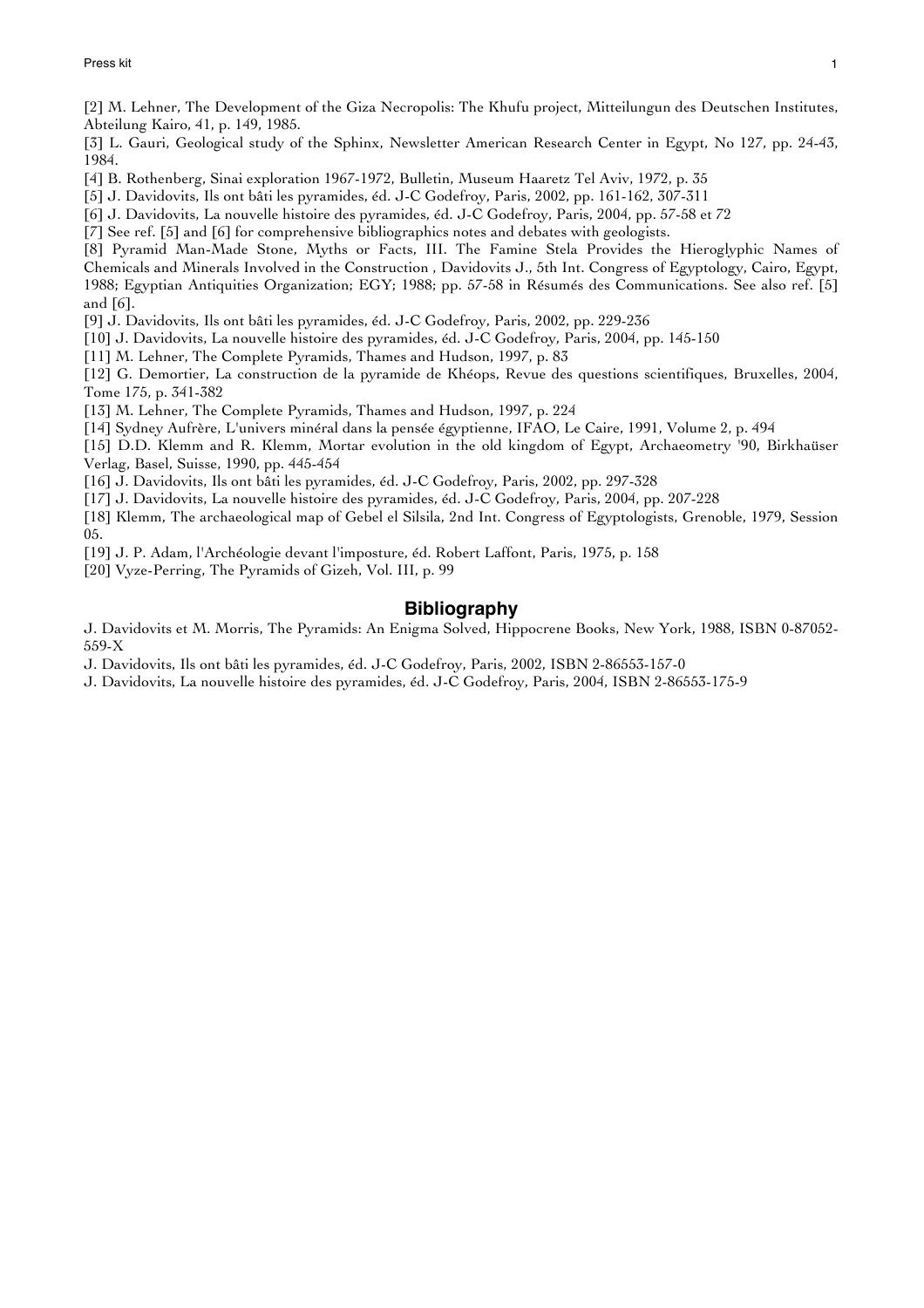

## **Illustration of the Theory Cartoon from Serge Dutfoy**